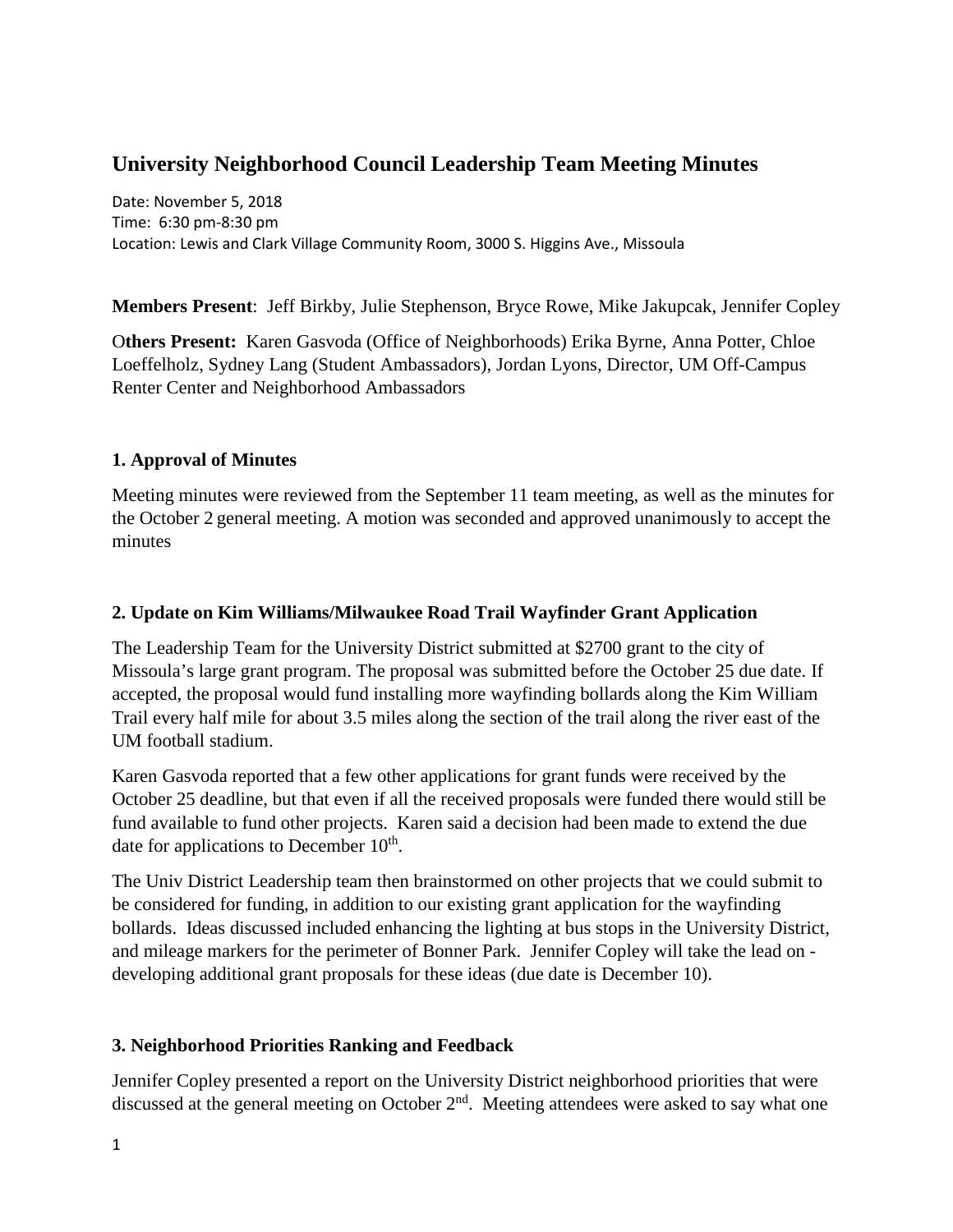thing they would like to change in our neighborhood, and what one improvement they would make. Items discussed ranged from affordable housing and parking issues to improved street lighting, slower traffic around the traffic calming circles, more tree trimming by the city, and improving street design for bike safety.

Jennifer also gathered priority lists from the other 18 neighborhood in Missoula and presented a two-page spreadsheet that categorized priorities citywide. The priorities were grouped by safety issues, street/traffic issues, urban forest issues, and snow removal issues.

One additional item raised during the meeting was the potential for a Missoula clearinghouse/ombudsman—a single contact in the city to handle any questions from city residents.

## **4. UM Neighborhood Ambassadors—Jordan Lyon**

The student ambassadors reported on several activities in the University District. A pumpkin smash was held on November 1, where neighborhood residents could bring their leftover jack-olanterns to campus to be smashed and donated for compost. and looking at the issues of homelessness among UM students

The ambassadors are also continuing to conduct "Sunday Sweepers" after home football games at UM to clean up any trash left in the neighborhood.

Some of the future issue that are being planned by the ambassadors include a survey in March/April of community priorities, ideas for university/neighborhood block parties, and analyzing the issues of homelessness among UM students (including students who are living in cars near campus).

## **5. Community Forum Report—Karen Gasvoda**

Karen discussed the most recent Community Forum. Some of the interesting topics at the forum included the commercial-sized solar dehydrator, the open space bond that was one the November 4 ballot, design excellence standards, and rezoning along Reserve Street.

## **6. Office of Neighborhoods Report—Karen Gasvoda**

Karen Gasvoda announced the launch of the Citizens' Academy, an eight-week course that will be held from January through March 2019. About 35-40 people will participate. Topics include city government, public safety, quality of life, city/county interface, and taxes. More information on the city website: <https://bit.ly/2DpVhTR>